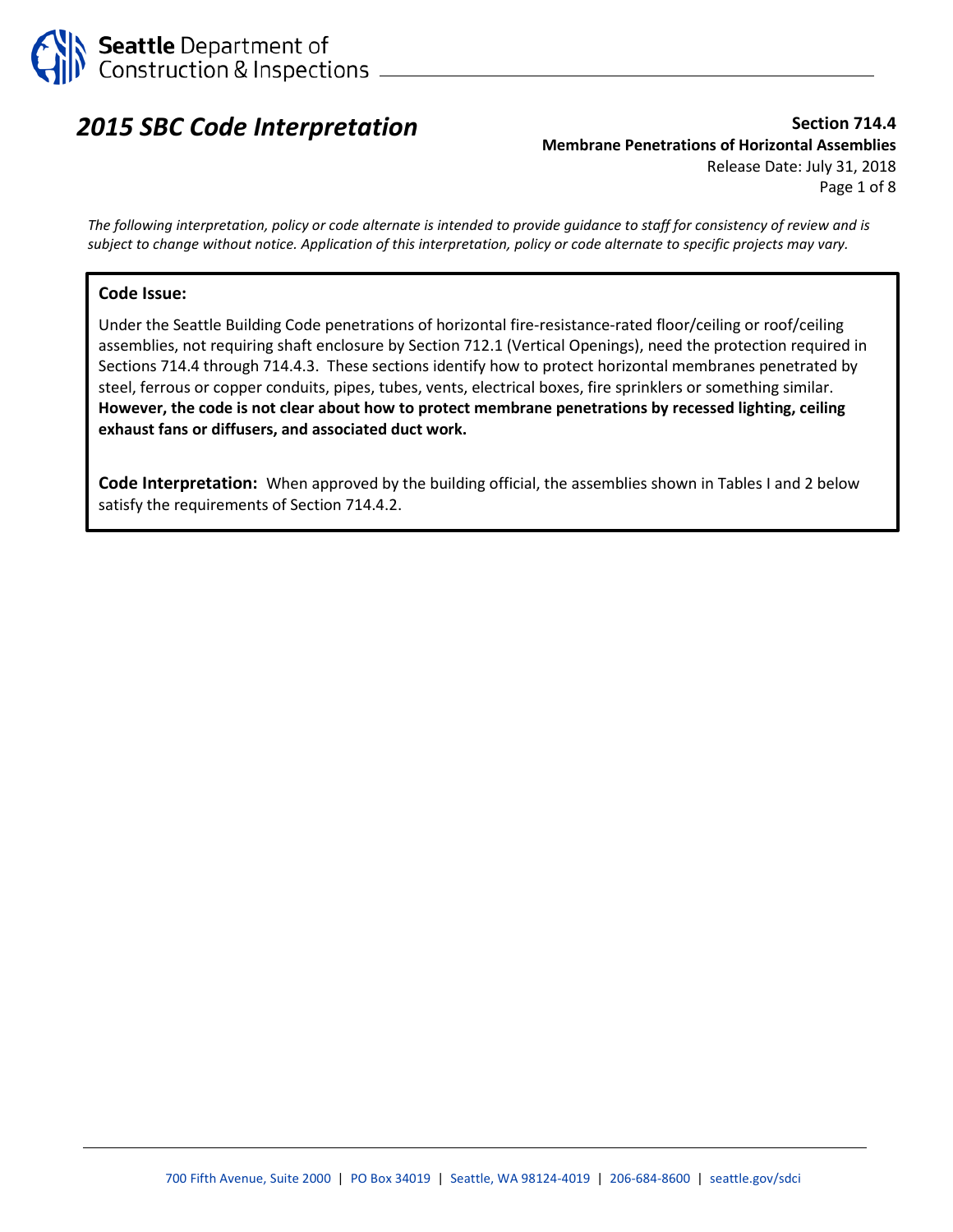#### **Section 714.4**

**Membrane Penetrations of Horizontal Assemblies**

Release Date: July 31, 2018

Page 2 of 8

# **Table 1- Protection for membrane penetration (less than 100 square inches)**

Use this table when **aggregate area of penetrations** is: 100 square inches or less **and**

100 square inches or less in any 100 square feet.

|                                       | <b>Framing Type</b>                                                                                                                                                                                                                                                                                                                                                                                                |                                                                                                                                                                                                                                                                  |                                                                                                                                                                                                                                                                            |
|---------------------------------------|--------------------------------------------------------------------------------------------------------------------------------------------------------------------------------------------------------------------------------------------------------------------------------------------------------------------------------------------------------------------------------------------------------------------|------------------------------------------------------------------------------------------------------------------------------------------------------------------------------------------------------------------------------------------------------------------|----------------------------------------------------------------------------------------------------------------------------------------------------------------------------------------------------------------------------------------------------------------------------|
| <b>Opening</b>                        | <b>Solid Sawn</b>                                                                                                                                                                                                                                                                                                                                                                                                  | <b>Plywood Web joists</b>                                                                                                                                                                                                                                        | <b>Metal Plate Connected Wood</b>                                                                                                                                                                                                                                          |
| <b>Type</b>                           |                                                                                                                                                                                                                                                                                                                                                                                                                    |                                                                                                                                                                                                                                                                  | <b>Trusses</b>                                                                                                                                                                                                                                                             |
| <b>Recessed</b><br>Light <sup>b</sup> | <b>Floor joists:</b> Select method # 1 or #2<br>below:<br>1. Box the light. Protect 4 sides and<br>top with (choose one):<br>31/ <sub>2</sub> inch fiberglass<br>$\circ$<br>11/2 inch high-density mineral fiber<br>$\circ$<br>insulation.<br>2. Solid block each side of light<br>with (choose 1):<br>2-inch framing<br>$\circ$<br>5/8-inch gypsum wallboard<br>O                                                 | Box the light. Protect 4 sides and<br>top with (choose one):<br>31/ <sub>2</sub> inch fiberglass<br>$\circ$<br>11/2 inch high-density mineral<br>$\circ$<br>fiber insulation<br>5/8-inch gypsum wallboard<br>$\circ$                                             | Box the light. Protect 4 sides and<br>top with (choose one):<br>31/ <sub>2</sub> inch fiberglass<br>$\circ$<br>11/2 inch high-density mineral<br>$\circ$<br>fiber insulation<br>5/8-inch gypsum wallboard<br>$\circ$                                                       |
|                                       | <b>Dropped soffits:</b><br>Pre-rock bottom of floor joists above with<br>5/8-inch gypsum wallboard.                                                                                                                                                                                                                                                                                                                | <b>Dropped soffits:</b><br>Pre-rock bottom of floor joists above<br>with (2) layers of 5/8-inch gypsum<br>wallboard.                                                                                                                                             | <b>Dropped soffits:</b><br>Pre-rock bottom of floor joists above<br>with (2) layers of 5/8-inch gypsum<br>wallboard.                                                                                                                                                       |
|                                       | Note: See figure A.                                                                                                                                                                                                                                                                                                                                                                                                | Note: See figure C.                                                                                                                                                                                                                                              | Note: See figure E.                                                                                                                                                                                                                                                        |
| HVAC <sup>a,b</sup>                   | Select method #1 or #2 below:<br>1. Box the fan or diffuser. Protect 4<br>sides and top) pick one:<br>3-inch (0.75 PCF) fiberglass duct<br>$\circ$<br>wrap<br>1 1/2 inch high-density mineral<br>$\circ$<br>fiber.                                                                                                                                                                                                 | Box the fan or diffuser. Protect 4<br>sides and top (choose one):<br>5/8-inch gypsum wallboard<br>$\circ$<br>3-inch (0.75 PCF) fiberglass duct<br>$\circ$<br>wrap<br>1 1/2 inch high-density mineral<br>$\circ$<br>fiber                                         | Box the fan or diffuser. Protect 4<br>sides and top (choose one):<br>5/8-inch gypsum wallboard,<br>$\circ$<br>3-inch (0.75 PCF) fiberglass<br>$\circ$<br>duct wrap<br>1 1/2 inch high-density<br>$\circ$<br>mineral fiber                                                  |
|                                       | 2. Solid block each side of fan or<br>diffuser pick one:<br>with 2-inch framing or<br>$\circ$<br>5/8-inch gypsum wallboard<br>$\circ$<br>$\sim$ and $\sim$<br>3. Wrap duct completely (choose<br>one)<br>with 3-inch (0.75 PCF) fiberglass<br>$\circ$<br>duct wrap<br>1 1/2 inch high-density mineral<br>$\circ$<br>fiber insulation<br>line joist cavity with 5/8-inch fire-<br>$\circ$<br>taped gypsum wallboard | $\sim$ and $\sim$<br>Wrap duct completely (choose<br>one)<br>3-inch (0.75 PCF) fiberglass<br>$\circ$<br>duct wrap<br>1 1/2 inch high-density<br>$\circ$<br>mineral fiber insulation<br>line joist cavity with 5/8-inch<br>$\circ$<br>fire-taped gypsum wallboard | $\sim$ and $\sim$<br><b>Wrap duct completely (choose</b><br>one)<br>with 3-inch (0.75 PCF) fiberglass<br>$\circ$<br>duct wrap or<br>1 1/2 inch high-density mineral<br>$\circ$<br>fiber insulation<br>line cavity with 5/8-inch fire-<br>$\circ$<br>taped gypsum wallboard |
|                                       | Note: See figure B.                                                                                                                                                                                                                                                                                                                                                                                                | Note: See figure D.                                                                                                                                                                                                                                              | Note: See figure F.                                                                                                                                                                                                                                                        |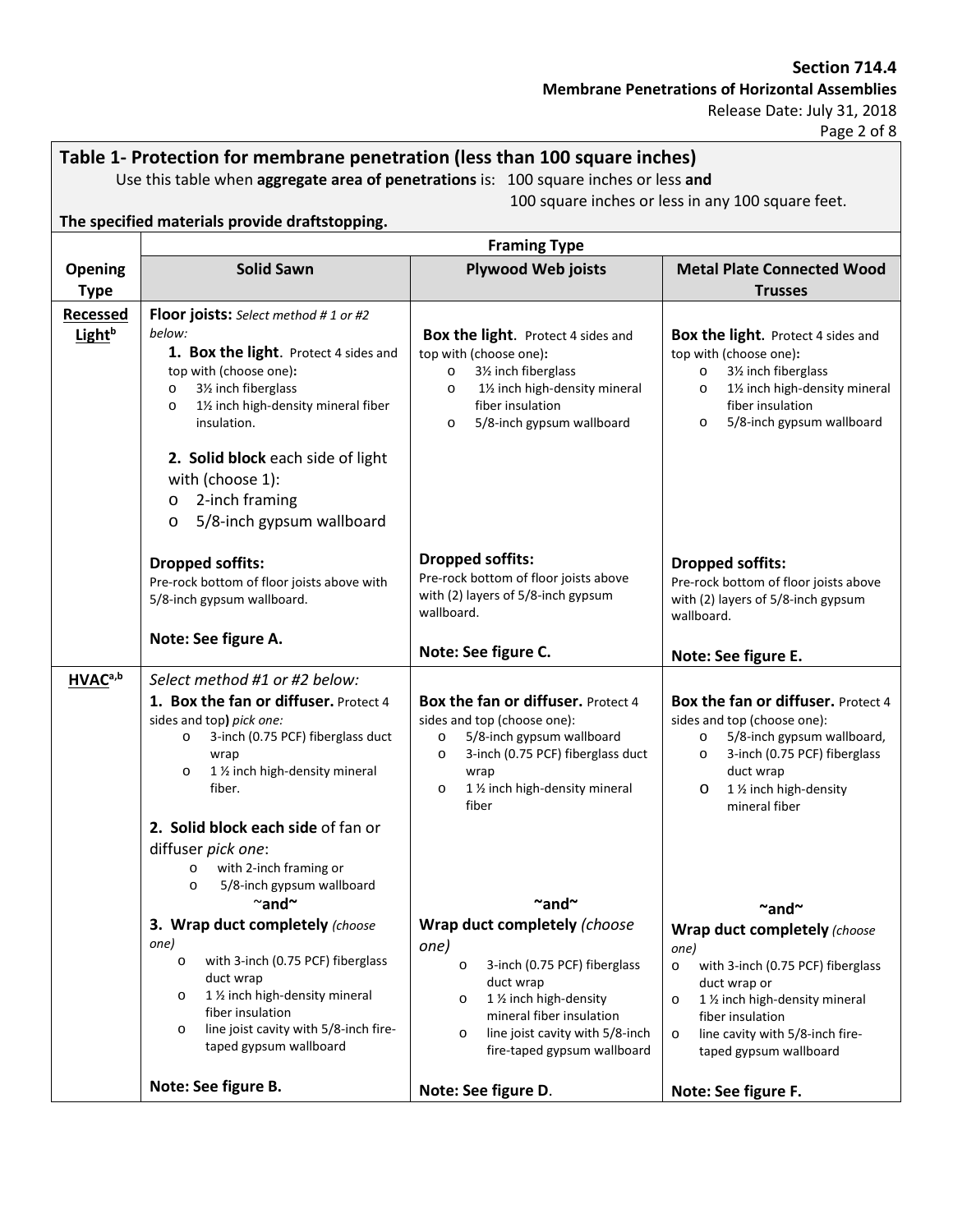# **Section 714.4**

**Membrane Penetrations of Horizontal Assemblies**

Release Date: July 31, 2018

Page 3 of 8

| Table 2- Protection for membrane penetration (more than 100 square inches)                                                                               |                                                                                                                                                                                                                                                                                                   |                                                                                                                                                                                        |                                                                                                                                                                                                                      |  |  |
|----------------------------------------------------------------------------------------------------------------------------------------------------------|---------------------------------------------------------------------------------------------------------------------------------------------------------------------------------------------------------------------------------------------------------------------------------------------------|----------------------------------------------------------------------------------------------------------------------------------------------------------------------------------------|----------------------------------------------------------------------------------------------------------------------------------------------------------------------------------------------------------------------|--|--|
| Use this table when aggregate area of penetrations is: more than 100 square inches, or the aggregate                                                     |                                                                                                                                                                                                                                                                                                   |                                                                                                                                                                                        |                                                                                                                                                                                                                      |  |  |
| area of openings exceeds 100 square inches in any 100 square feet.<br>Note: The specified materials maintain the fire-resistance-rating of the assembly. |                                                                                                                                                                                                                                                                                                   |                                                                                                                                                                                        |                                                                                                                                                                                                                      |  |  |
|                                                                                                                                                          |                                                                                                                                                                                                                                                                                                   |                                                                                                                                                                                        |                                                                                                                                                                                                                      |  |  |
|                                                                                                                                                          | <b>Framing Type</b>                                                                                                                                                                                                                                                                               |                                                                                                                                                                                        |                                                                                                                                                                                                                      |  |  |
| <b>Opening</b><br><b>Type</b>                                                                                                                            | <b>Solid Sawn</b>                                                                                                                                                                                                                                                                                 | <b>Plywood Web joists</b>                                                                                                                                                              | <b>Metal Plate Connected Wood</b><br><b>Trusses</b>                                                                                                                                                                  |  |  |
| <b>Recessed</b><br>Light <sup>b,c</sup>                                                                                                                  | Floor joists: Select method #1<br>or #2 below:<br>Box the light. Protect 4 sides<br>and top.<br>For floor joists, box the<br>$\circ$<br>light with 5/8 gypsum<br>wall board<br>In dropped soffits, pre-<br>$\circ$<br>rock bottom of floor<br>joists above with 5/8-<br>inch gypsum<br>wallboard. | Box the light. Protect 4 sides<br>and top with 5/8-inch gypsum<br>wallboard                                                                                                            | Box the light. Protect 4 sides and<br>top with 5/8-inch gypsum<br>wallboard                                                                                                                                          |  |  |
|                                                                                                                                                          | Note: See figure A.                                                                                                                                                                                                                                                                               | Note: See figure C.                                                                                                                                                                    | Note: See figure E.                                                                                                                                                                                                  |  |  |
| HVACa,b,c                                                                                                                                                | Select method #1 or #2 below:<br>Box the fan or diffuser.<br>Protect 4 sides and<br>O<br>top with 5/8-inch<br>gypsum wallboard,<br>and<br>Wrap duct completely<br>$\circ$<br>with 1 1/2 inch high-<br>density duct fire<br>wrap, or                                                               | Box the fan or diffuser.<br>Protect 4 sides and top<br>O<br>with 5/8-inch gypsum<br>wallboard, and<br>Wrap duct completely<br>O<br>with 1 1/2 inch high-<br>density duct fire wrap, or | Box the fan or diffuser.<br>Protect 4 sides and top<br>$\circ$<br>with 5/8-inch gypsum<br>wallboard, and<br>Wrap duct completely<br>$\circ$<br>with $1 \frac{1}{2}$ inch (6 PCF) high-<br>density duct fire wrap, or |  |  |
|                                                                                                                                                          | Line joist cavity. Line joist<br>cavity with 5/8-inch fire-taped<br>gypsum wallboard                                                                                                                                                                                                              | Line joist cavity. Line joist cavity<br>with 5/8-inch fire-taped gypsum<br>wallboard                                                                                                   | Line joist cavity. Line joist cavity<br>with 5/8-inch fire-taped gypsum<br>wallboard                                                                                                                                 |  |  |
|                                                                                                                                                          | Note: See figure B                                                                                                                                                                                                                                                                                | Note: See figure D.                                                                                                                                                                    | Note: See figure F.                                                                                                                                                                                                  |  |  |
| <b>Footnotes</b>                                                                                                                                         |                                                                                                                                                                                                                                                                                                   |                                                                                                                                                                                        |                                                                                                                                                                                                                      |  |  |
| Ventilation fan box or diffuser grill and associated metal duct.<br>a.<br>See additional requirements for recessed light and HVAC penetrations.<br>b.    |                                                                                                                                                                                                                                                                                                   |                                                                                                                                                                                        |                                                                                                                                                                                                                      |  |  |

c. Opening protection shall match the type, and number of layers of gypsum wallboard as the ceiling.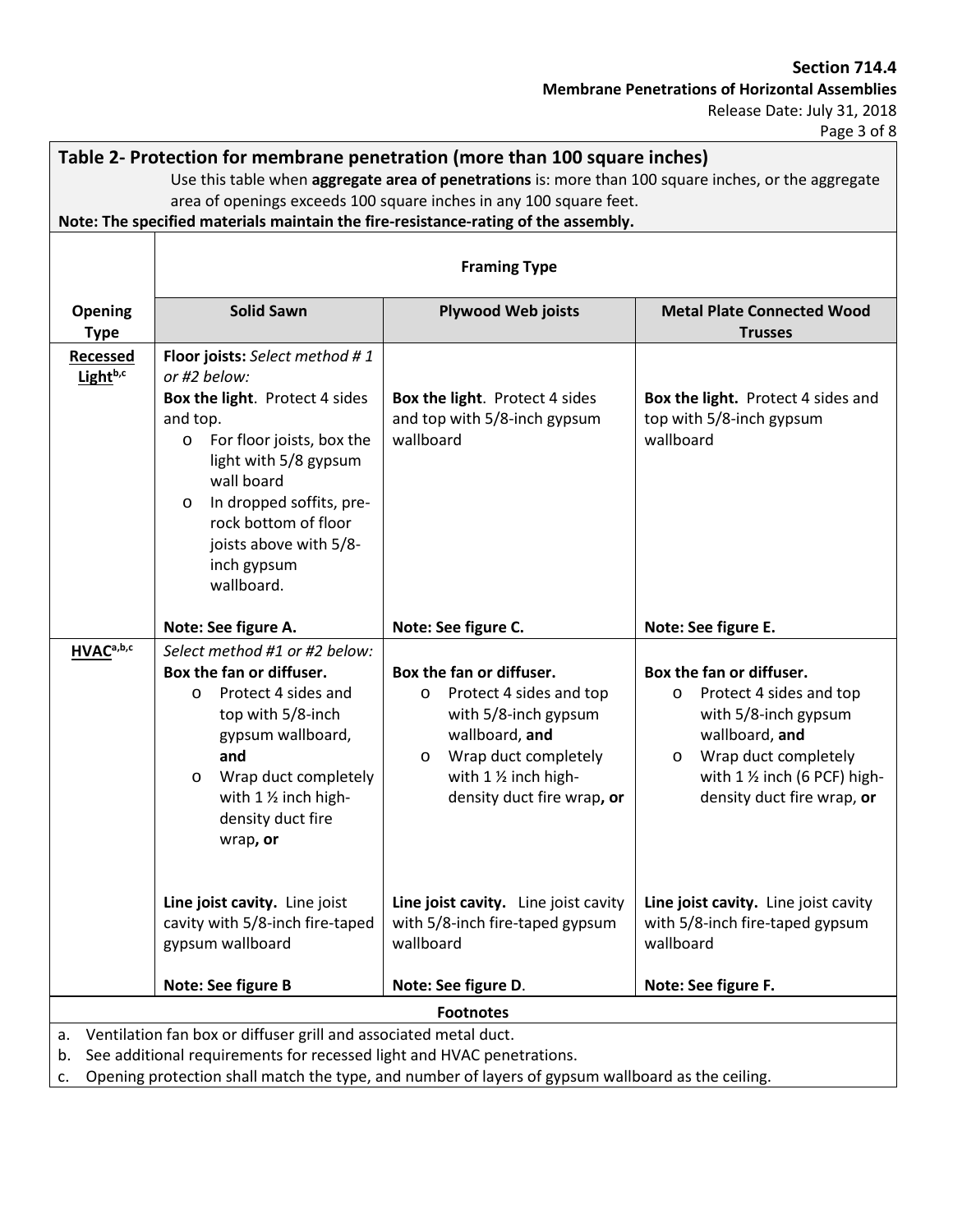Page 4 of 8

#### **Additional Considerations for Recessed Light and HVAC Penetrations**

#### **Installation, listings, and manufacturer's specifications**

- 1. Install fixtures and equipment according to their listing
- 2. Install HVAC systems under permit and according to plan (if plans are required).
- 3. Fixtures protected with insulation are required to be steel and IC rated.

#### **Size of openings**

4. Openings for ducts through framing members or blocking are limited to the diameter of the duct plus 2 inches, to a maximum opening diameter of 8 inches. Maximum size and location of openings through engineered wood products must also comply with the product listing.

#### **Blocking and Boxing**

5. Where there are penetrations of both the floor and ceiling membranes within the same joist cavity, solid block between the openings with 2-inch framing or 5/8-inch gypsum wallboard.

6. Energy code complying fiberglass insulation may be used to box recessed lights, fans, or diffusers at roof/ceiling penetrations.

#### **Wrapping ducting**

7. Where dryer exhausts enter directly into ceilings, completely wrap the duct in the same manner as HVAC penetrations.

8. Ventilation ducts in attics shall be wrapped completely with 1  $\frac{1}{2}$  inch high-density mineral fiber insulation. 9.In buildings equipped with fire sprinkler systems, protect ducts a minimum of 10 feet from the opening.

#### **Tight fit**

10. Fit duct insulation tight against the framing members or blocking at duct penetrations through framing. 11. Securely fit and fasten all materials in place. No adhesive.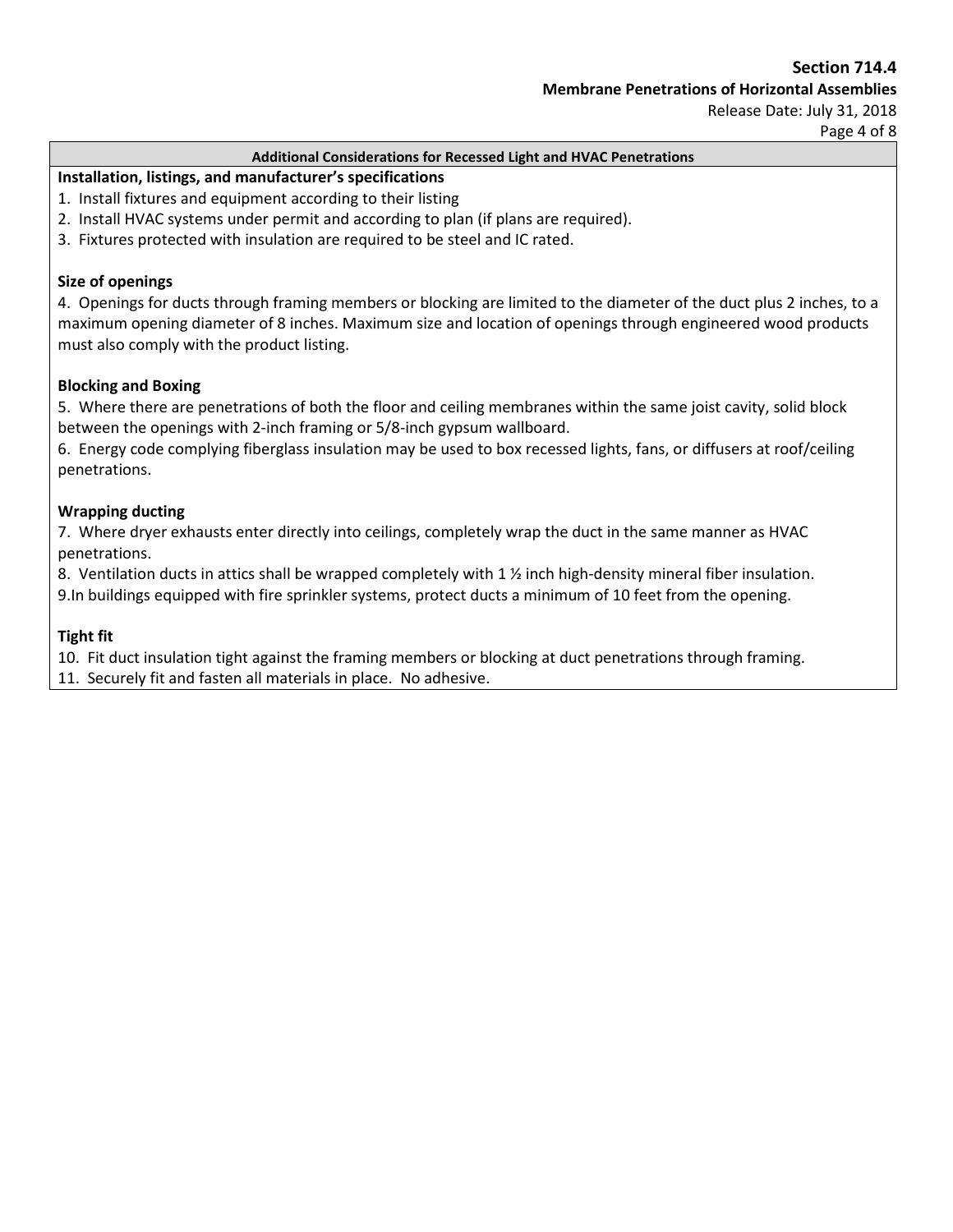**Section 714.4 Membrane Penetrations of Horizontal Assemblies** Release Date: July 31, 2018 Page 5 of 8

### A. RECESSED LIGHT WITH SOLID SAWN

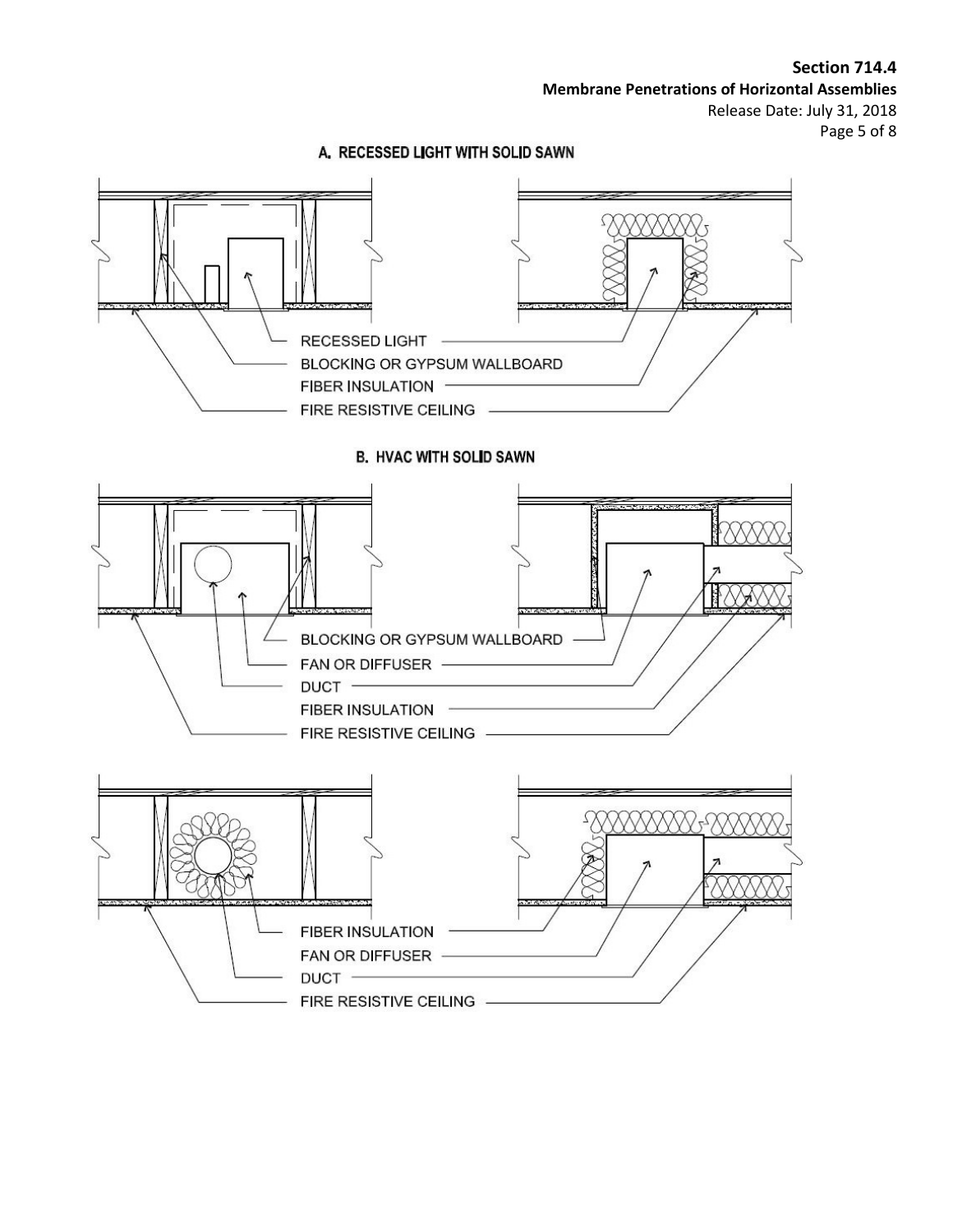

# C. RECESSED LIGHT WITH PLYWOOD WEB JOISTS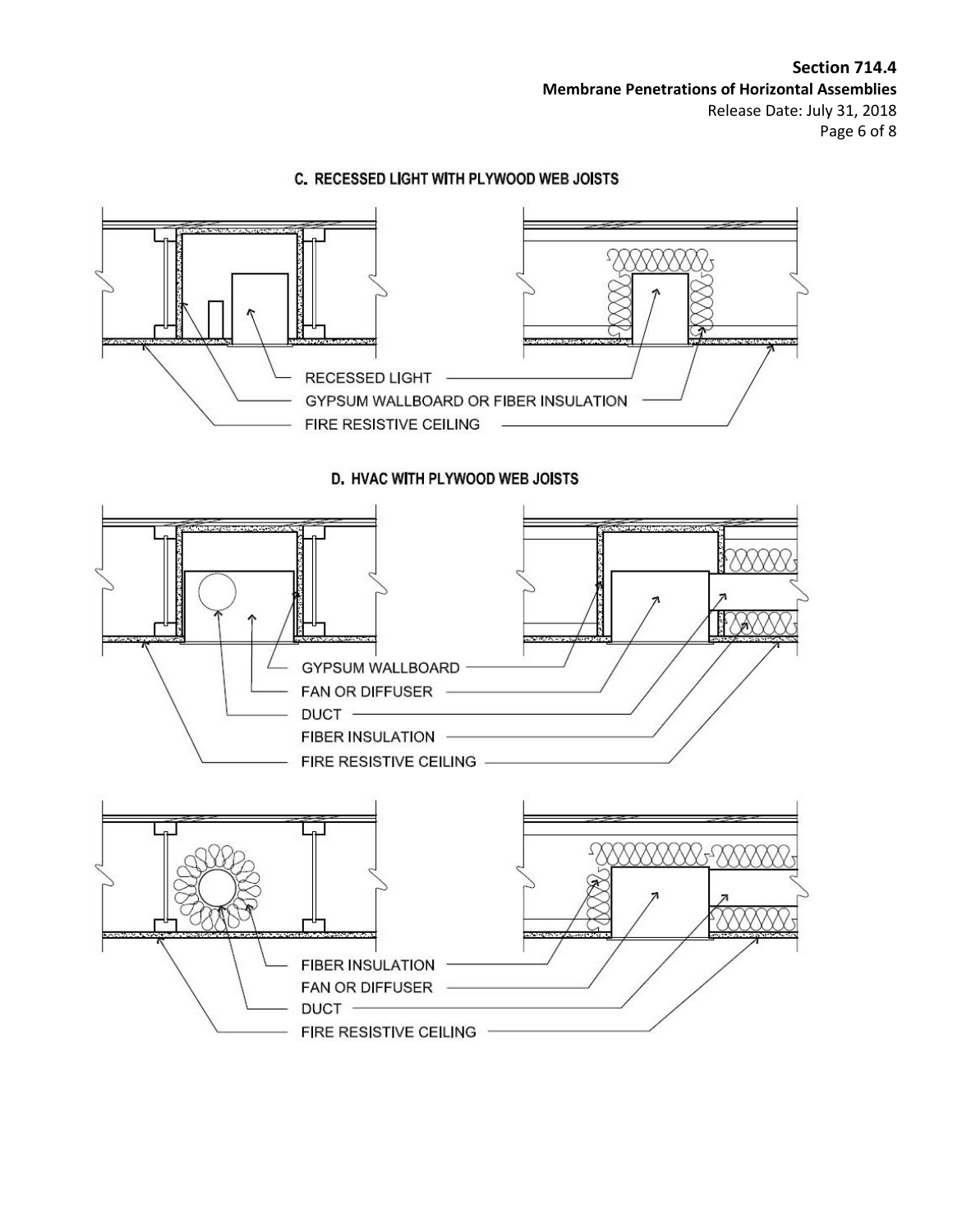

# E. RECESSED LIGHT WITH METAL PLATE CONNECTED TRUSSES